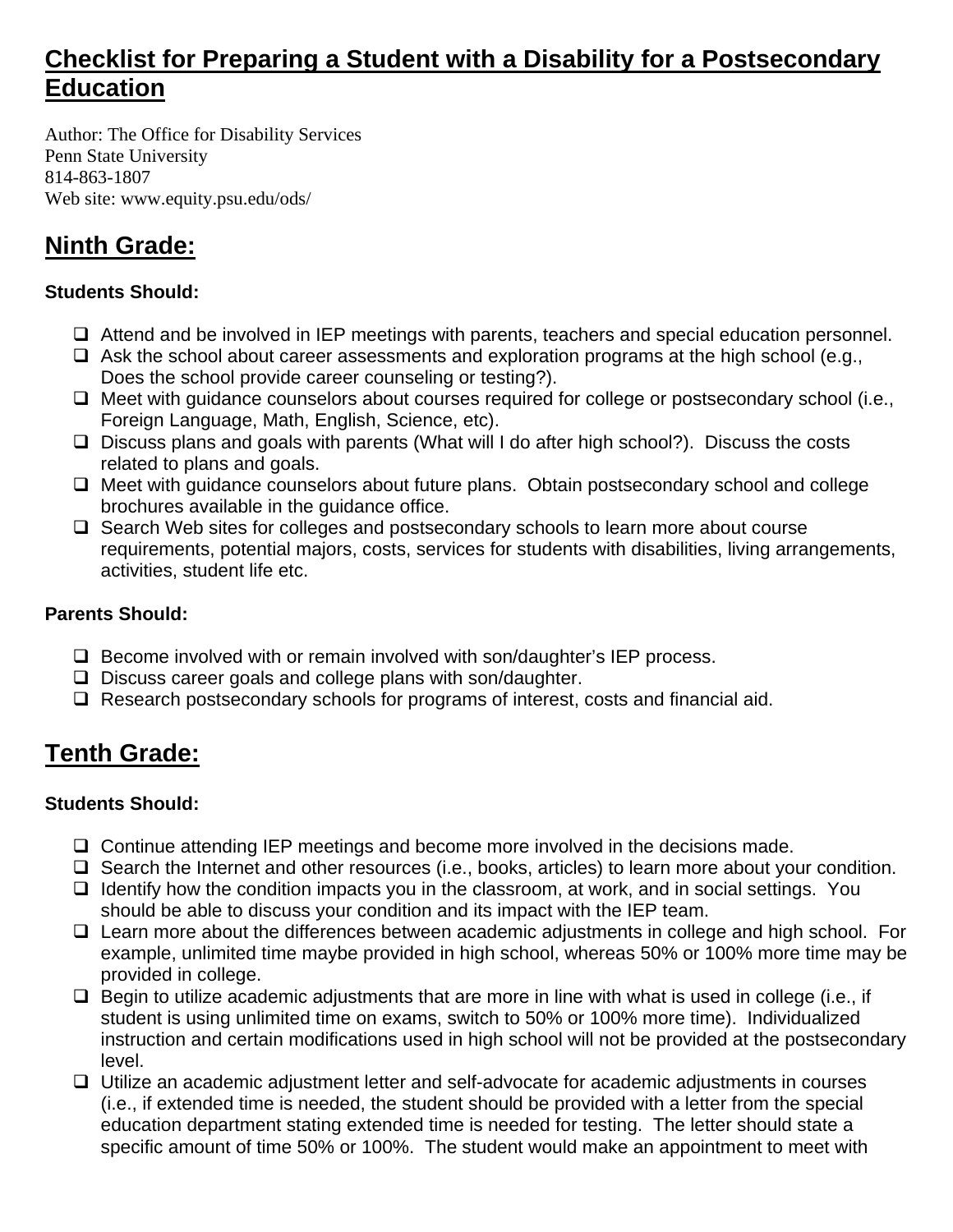their teacher, present the academic adjustment letter, discuss the academic adjustment, and make arrangements for the test adjustment). This is the process used in most postsecondary schools.

- $\Box$  Participate in a career assessment and make appropriate career choices. These choices should match your individual strengths and goals for postsecondary education.
- $\Box$  Research the entrance requirements for admission to postsecondary schools and colleges.
- $\Box$  Meet with guidance counselors to determine if the courses taken in high school meet the postsecondary school or college entrance requirements.
- □ Continue searching Web sites for postsecondary schools and colleges. Make a list of the schools that match areas of interest (i.e., major, location, size, cost, etc.).
- $\Box$  Visit and tour colleges and postsecondary school campuses.
- $\Box$  Become involved in activities beyond the classroom (i.e., clubs, sports, student government, community service, volunteer organizations, etc). Postsecondary schools look for these activities in addition to grades and test scores when determining admissions.
- $\Box$  Discuss options and choices with parents (e.g., a postsecondary school that the student chooses may not fit into the family budget).
- □ Take the Preliminary SAT/National Merit Scholarship Qualifying Test (PSAT/NMSQT) for practice. Check the box that releases your name to colleges to receive brochures. Go to the College Board Web site for more information: http://www.collegeboard.com/testing/
- □ Consider taking the SAT II Subject Tests in your sophomore courses.

#### **Parents Should:**

- $\Box$  Continue involvement in the IEP process. Allow son/daughter to advocate for themselves during the IEP meeting including discussing their disability and needs in the classroom.
- $\Box$  Continue to discuss son's/daughter's post high school plans.
- $\Box$  Research information (e.g., via telephone calls and internet) regarding college and postsecondary costs, financial aid, and scholarships.

# **Eleventh Grade:**

### **Students Should:**

- $\Box$  Research college disability service office Web sites to learn about eligibility for services, documentation guidelines, and services offered.
- **Tour Postsecondary school campuses:** 
	- $\Box$  Contact the disability services office for a face-to-face meeting with a disability service provider. Learn more about the academic adjustments offered. Services and academic adjustments you received in high school may not be appropriate or realistic for college.
	- $\Box$  Meet with a representative from the admissions office to find out admissions criteria. What will be needed in addition to filling out an application?
	- $\Box$  Meet with a representative from the financial aid office. What scholarships are available? How much is tuition, fees, living expenses, etc.? What financial aid programs and scholarships does the school offer?
	- $\Box$  Meet with advisors from the college to determine if you meet the entrance requirements for the college and major that you have chosen.
- $\Box$  Begin to wean off of unrealistic academic adjustments that would most likely not be provided in a post-secondary school or college, such as: unlimited time, open book tests, clarification of test questions, word banks, shorter tests, modified tests, limited choices, etc.
- $\Box$  Begin using academic adjustment letters for most courses, and self-advocate for academic adjustments in courses. For example, if extended time is needed for exams, the student should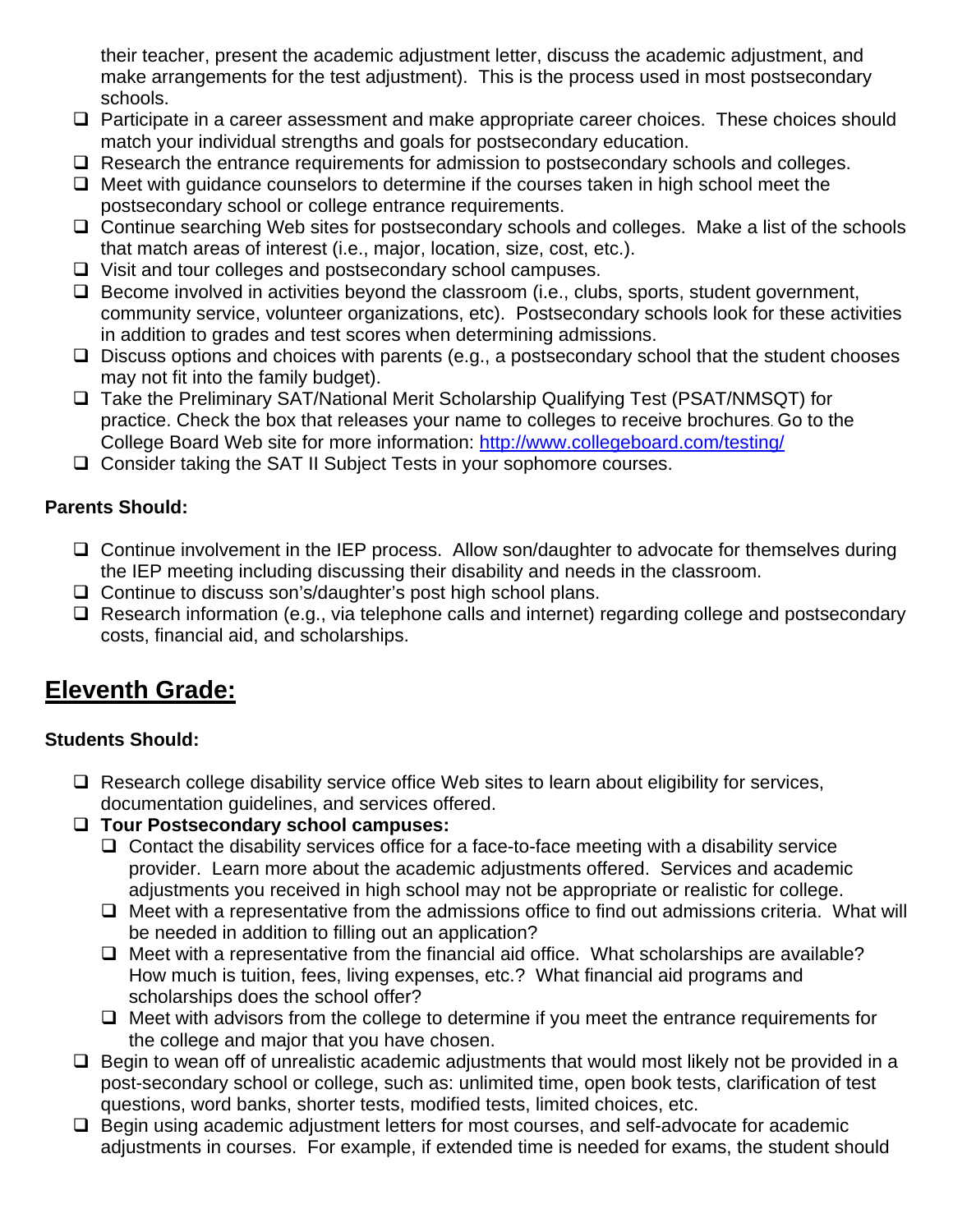present a letter from the Special Education Department for extended time (50% or 100%) to the teacher, and discuss the logistics related to the academic adjustment (i.e., date, location of exam).

- □ Register and take the Preliminary SAT/National Merit Scholarship Qualifying Test (PSAT/NMSQT), if not taken in the tenth grade. For information regarding PSAT testing for students with disabilities, go to the following web site: http://www.collegeboard.com/ssd/student/index.html
- □ Attend college fairs.
- $\Box$  Narrow career choices and goals.
- $\Box$  Discuss plans for college with parents.
- □ Continue to research college Web sites. Research application procedures, course requirements, and entrance requirements for colleges of interest.
- $\Box$  Identify tests required for admission at the college or colleges chosen: (e.g., SAT I, ACT Assessment, or SAT II Subject Tests).
- $\Box$  Submit application for accommodations for the SAT or ACT, if applicable. Information regarding testing accommodations for college board tests are located at the following Web site: http://www.collegeboard.com/ssd/student/index.html
- $\Box$  Take the SAT or ACT. Discuss results with guidance counselor and parents.
- Contact the Office for Vocational Rehabilitation (OVR) for information about services for high school and college at http://www.dli.state.pa.us/landi/cwp/view.asp?a=128&q=61197.
- $\Box$  Complete an assistive technology assessment for college, if you plan to use assistive technology in college.
- $\Box$  The summer prior to senior year, visit the disability office, learning centers, computer labs and assistive technology labs at postsecondary schools and colleges of interest.

### **Parents Should:**

- □ Continue involvement in IEP process. Allow son/daughter to advocate for themselves during the meetings.
- □ Continue discussing and narrowing down career goals and plans. Determine if college is a goal.
- $\Box$  Attend campus visits and tours with son/daughter.
- $\Box$  Research disability services office Web sites for information regarding eligibility for services, documentation guidelines, and services available at college.
- $\Box$  Accompany son/daughter to intake appointment (first time appointment) to the disability services office. Son/daughter should do most of the talking and questioning with regard to their condition, and services requested during this meeting. Parents may fill in the gaps when necessary.
- $\Box$  Research the Web sites of the colleges' son/daughter is considering. Parents should pay particular attention to admissions criteria, admissions deadlines, financial aid information, scholarship information, programs, cost, housing and food services.
- $\Box$  Give written permission for son/daughter to have contact with the Office for Vocational Rehabilitation (OVR), if appropriate. OVR Web site is located at: http://www.dli.state.pa.us/landi/cwp/view.asp?a=128&q=61197
- $\Box$  Schedule son/daughter for an assistive technology assessment through OVR, or the high school, if applicable.
- $\Box$  Search the Web sites listed under Internet Resources for more information about college planning (see resources below).
- $\Box$  Search the Web sites listed under Internet Resources regarding transition to college for students with disabilities (see resources below).

# **Twelfth Grade:**

### **Students Should:**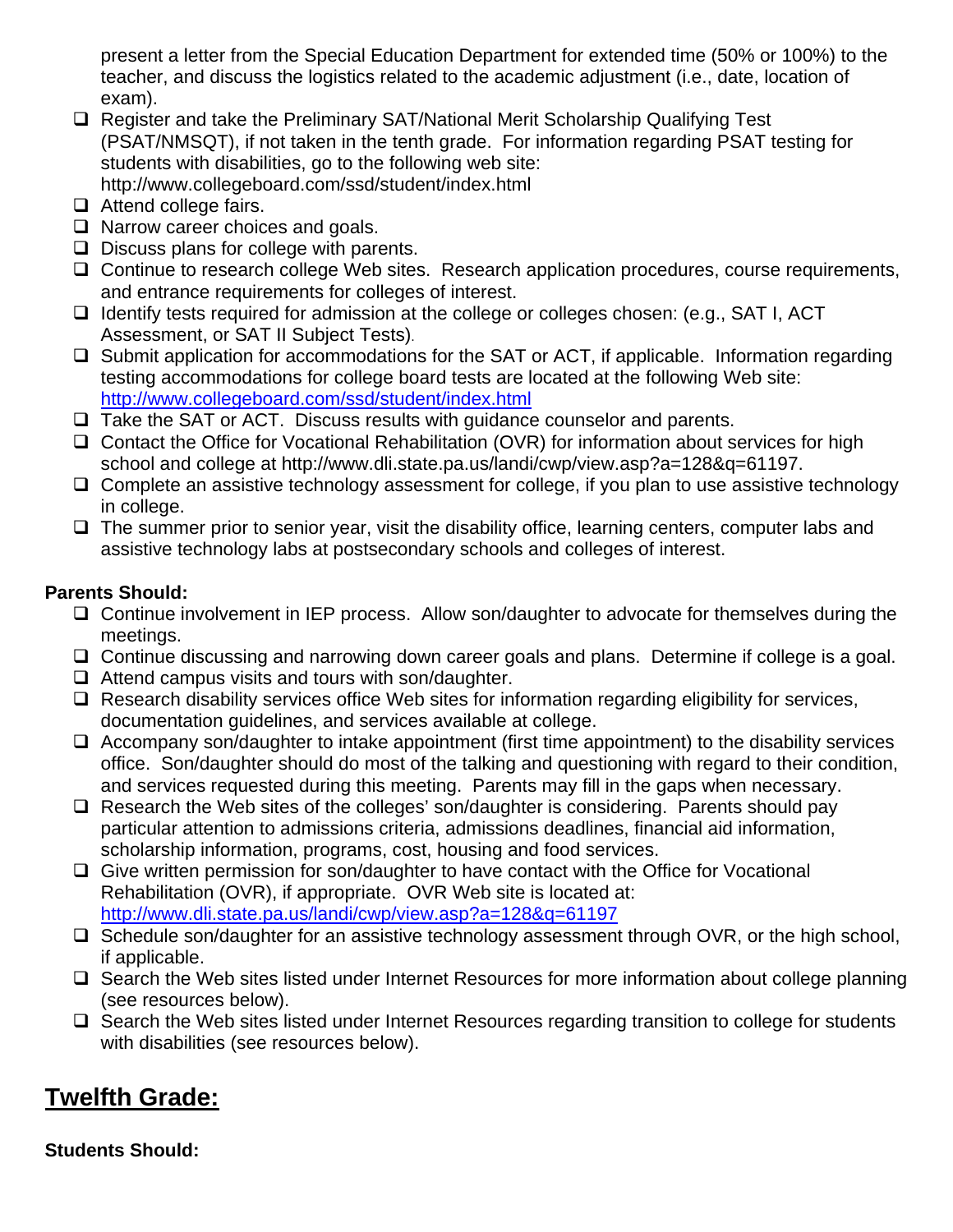- $\Box$  Narrow choices of postsecondary schools or colleges.
- $\Box$  Begin completing postsecondary school and college applications. Applying early in the selection process may increase the chance of getting into school or college of choice.
- $\square$  Discuss transition options for work or college during IEP meetings.
- $\Box$  Stop using academic adjustments that would not be provided in postsecondary schools or colleges such as: unlimited time, open book tests, clarification of test questions, word banks, shorter tests, modified tests, limited choices, etc.
- $\Box$  Use academic adjustment letters for most or all courses, and self-advocate for academic adjustments in courses. For example, if extended time is needed for exams, the student should present a letter from the Special Education Department for extended time (50% or 100%) to the teacher, and discuss the logistics related to the academic adjustment (i.e., date, location of exam). The academic adjustments should be similar to those used in postsecondary schools and colleges.
- □ Contact disability services office at colleges to schedule and participate in an intake appointment.
- $\Box$  Research the disability services office Web site to review documentation quidelines.
- $\Box$  Submit documentation to the disability services office at the postsecondary schools or colleges that you have chosen.
- $\Box$  Ask the disability services office to review documentation to determine if it meets the quidelines.
- $\Box$  Discuss requested academic adjustments to determine if your request is reasonable (academic adjustments received in high school are not always appropriate for college). Most postsecondary schools provide academic adjustments on a course-by-course and case-by-case basis. Therefore, most postsecondary schools will not be able to tell you exactly what will be received every semester, but they should be able to ensure that you would be eligible or not for services at the postsecondary level.
- $\Box$  Once accepted, contact the disability services office to discuss academic adjustments for the freshman year placement testing. Typically, colleges have placement tests for English, Math, or Sciences. Students who do not meet college level in those areas may be required to take remedial courses.
- $\Box$  Meet with a professor, academic advisor, or representative of the college major you intend to pursue.
- $\Box$  Schedule an appointment with the Office for Vocational Rehabilitation (OVR) http://www.dli.state.pa.us/landi/cwp/view.asp?a=128&q=61197 to discuss assistance available.
- $\Box$  Request and schedule an assistive technology assessment through OVR, if applicable.

### **Parents Should:**

- $\Box$  Continue involvement in IEP. Son/daughter should be speaking for themselves during these meetings.
- Continue discussions with son/daughter about postsecondary school or college choices. Note admission deadlines for applications. Applying early in the selection process may increase chances of getting into college or postsecondary school of their choice.
- $\Box$  Assist son/daughter as they complete college applications.
- $\Box$  Contact the financial aid office to see if the costs of tuition, room or board are expected to increase.
- Complete the Free Application for Federal Student Aid at http://www.fafsa.ed.gov/
- $\Box$  Research disability services Web sites for information on eligibility, documentation guidelines, and services.
- $\Box$  Accompany son/daughter to intake appointment (first time appointment) to the disability services office. Son/daughter should do the majority of the talking and questioning about their condition in this meeting. Parents may fill in the gaps when necessary.
- $\Box$  Give written permission for son/daughter to have contact with the Office for Vocational Rehabilitation (OVR), if appropriate. OVR Web site is located at: http://www.dli.state.pa.us/landi/cwp/view.asp?a=128&q=61197